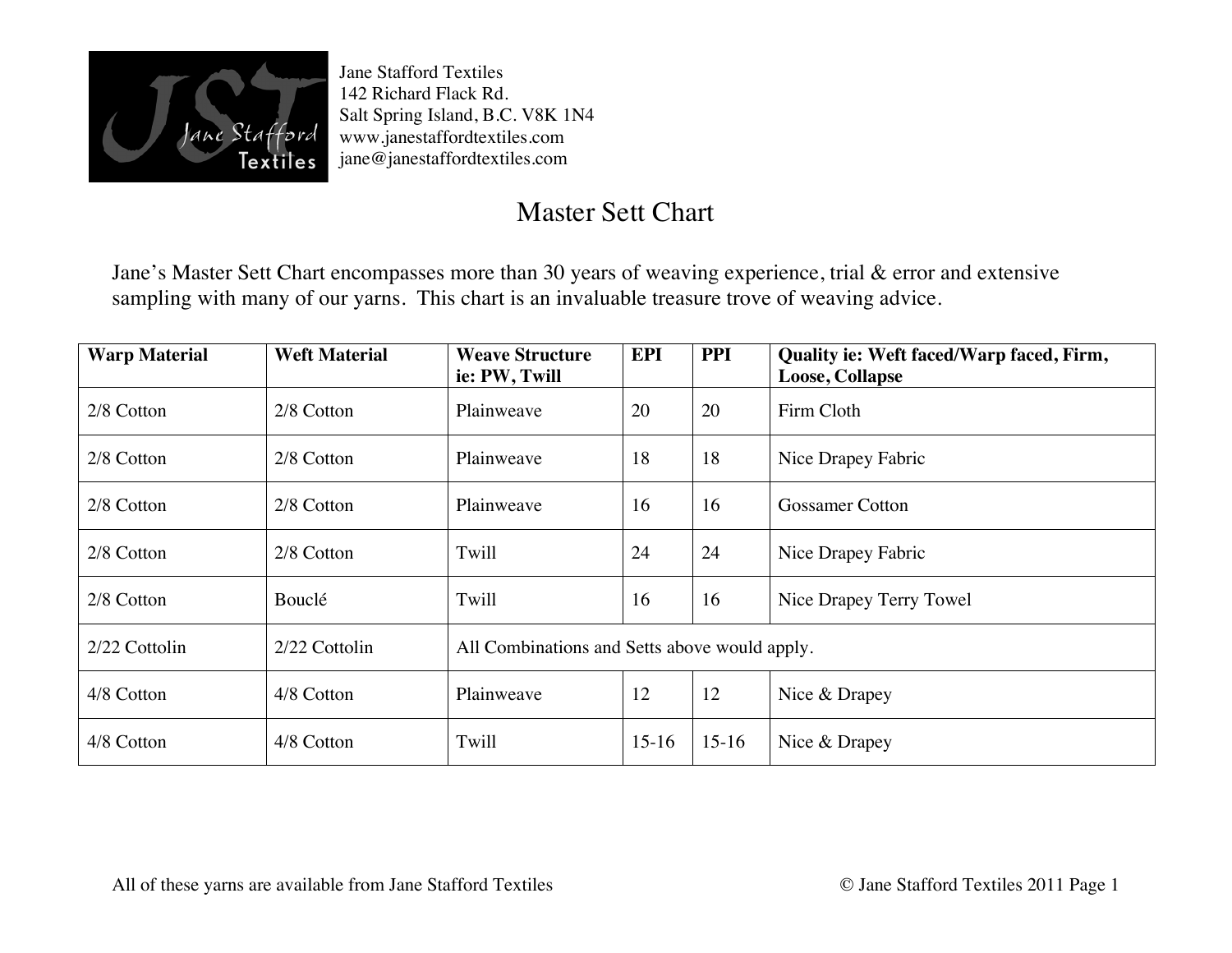

142 Richard Flack Rd. Salt Spring Island, B.C. V8K 1N4 www.janestaffordtextiles.com jane@janestaffordtextiles.com

| <b>Warp Material</b>                  | <b>Weft Material</b>                  | <b>Weave Structure</b><br>ie: PW, Twill         | <b>EPI</b> | <b>PPI</b> | Quality ie: Weft faced/Warp faced, Firm,<br><b>Loose, Collapse</b> |
|---------------------------------------|---------------------------------------|-------------------------------------------------|------------|------------|--------------------------------------------------------------------|
| 4/8 Cotton                            | Bouclé                                | Twill                                           | 12         | 12         | <b>Bath Towel</b>                                                  |
| 4/8 Cotton                            | 8/8 Cotton                            | Twill                                           | 12         | 12         | JP's Placemats                                                     |
| <b>Monte Cristo Cotton</b>            | <b>Monte Cristo Cotton</b>            | Plainweave                                      | 8          | 8          | <b>Super Squooshy Baby Blankie</b>                                 |
| Organic Cotton<br>Boucle, Organic 2/8 | Organic Cotton<br>Boucle, Organic 2/8 | <b>Canvas Weave</b>                             | 12         | 12         | Comfy and Soft                                                     |
| *Chenille 1300yds/lb                  | *Chenille 1300yds/lb                  | Plainweave                                      | 10         | 11         | <b>Drapey Scarves and Stoles</b>                                   |
| *Chenille 1300yds/lb                  | 12g Bambu                             | Plainweave                                      | 15         | 15         | Warp predominant super elegant drapey fabric                       |
| Alternating<br>7g Bambu/*Chenille     | Same or<br>Combination                | Plainweave                                      | 12         | $12 - 13$  | <b>Stable Drapey Fabric</b>                                        |
| 7g Bambu                              | 7 gauge<br>Sm amount<br>Colcolastic   | Plainweave with<br>Waffle Weave<br><b>Bands</b> | 15         | 15         | Collapsed Fabric in Plainweave                                     |
| $2/16$ Cotton                         | 2/16 Cotton                           | Plainweave                                      | 20         | 20         | Very open, gauzy, collapsible yet stable fabric                    |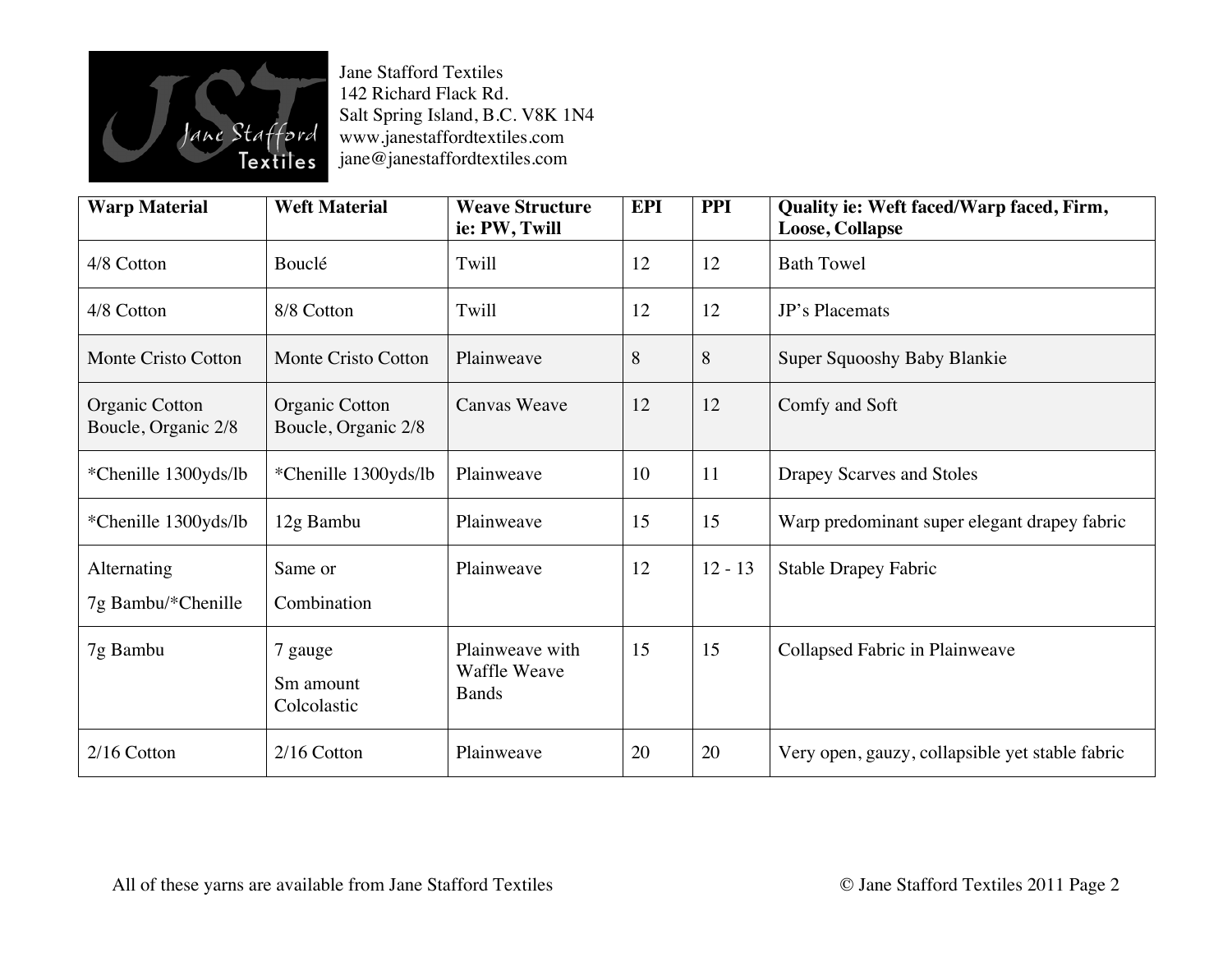

142 Richard Flack Rd. Salt Spring Island, B.C. V8K 1N4 www.janestaffordtextiles.com jane@janestaffordtextiles.com

| <b>Warp Material</b>  | <b>Weft Material</b>  | <b>Weave Structure</b><br>ie: PW, Twill | <b>EPI</b>  | <b>PPI</b> | Quality ie: Weft faced/Warp faced, Firm,<br>Loose, Collapse |
|-----------------------|-----------------------|-----------------------------------------|-------------|------------|-------------------------------------------------------------|
| $2/16$ Cotton         | $2/16$ Cotton         | Plainweave                              | 24          | 24         | Firmish for napkins                                         |
| $2/30$ Silk           | $2/16$ Cotton         | Plainweave                              | 20          | 20         | Wonderfully fine, soft and drapey                           |
| $2/30$ Silk           | $2/30$ Silk           | Plainweave                              | 28          | 28         | <b>Beautiful Stable, Drapey</b>                             |
| $2/30$ Silk           | $2/30$ Silk           | 2/2 Twill                               | 30          | 30         | <b>Beautiful Stable, Drapey</b>                             |
| $2/30$ Silk           | $2/30$ Silk           | 3/1 Twill                               | 32          | 32         | <b>Beautiful Stable, Drapey</b>                             |
|                       |                       | Turned Twill                            |             |            |                                                             |
| $2/30$ Silk           | Zephyr                | $2/2$ Twill                             | $\sqrt{30}$ | 30]        | <b>Beautiful Stable, Drapey</b>                             |
| $2/30$ Silk           | Zephyr (framing silk) | Collapse                                | 15          | 15         | Very stable                                                 |
| 2/30 Silk, 2/40 Linen | 2/30 Silk, 2/40 Linen | Plainweave                              | 24          | 24         | <b>Beautiful Stable, Drapey</b>                             |
| $2/30$ Silk           | $2/40$ Linen          | Plainweave                              | $[30]$      | 30]        | Fabulous. A little denser than above, but still<br>drapey   |
| $2/40$ Linen          | $2/40$ Linen          | Plainweave                              | 24          | 24         | Crisp but still drapey                                      |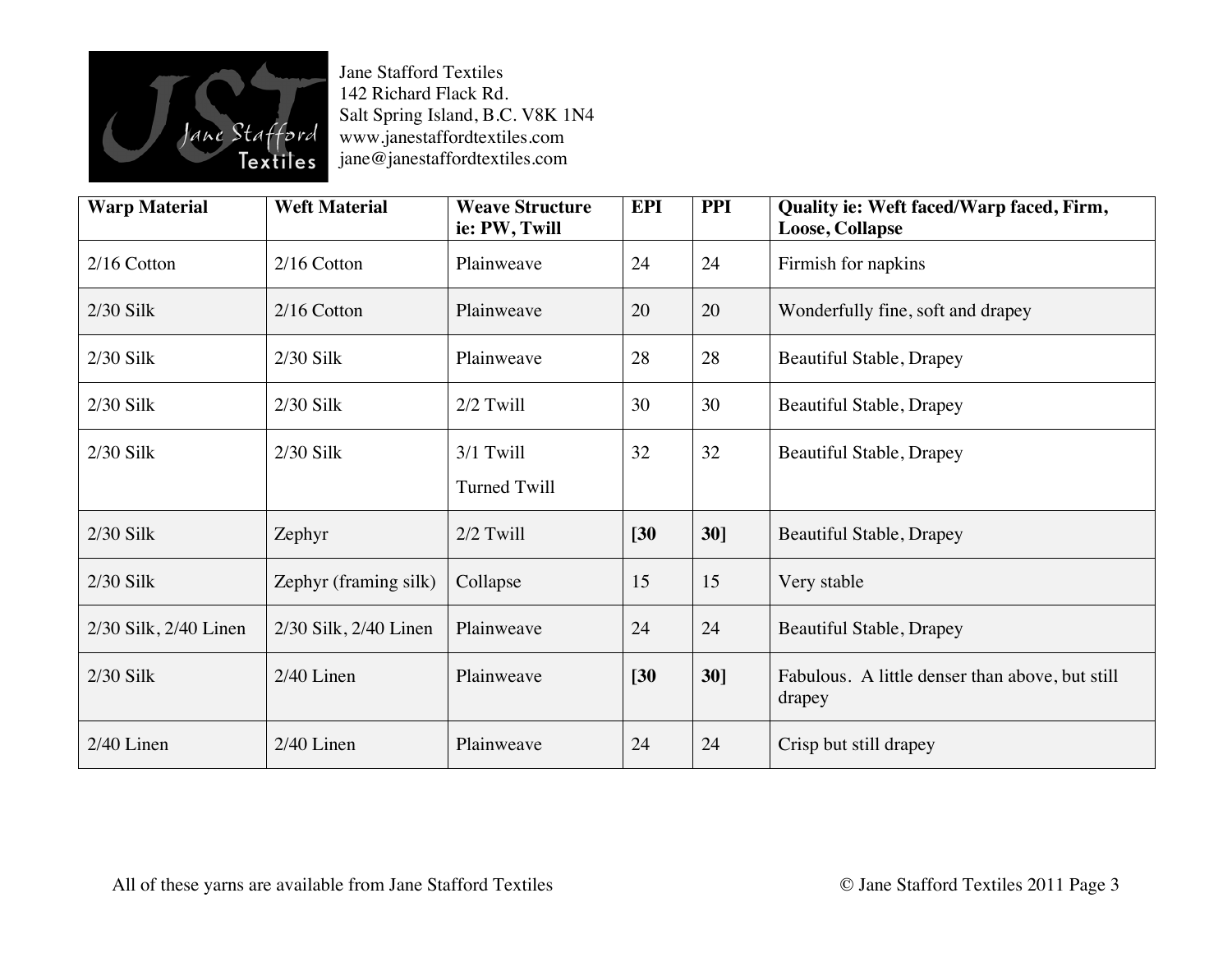

142 Richard Flack Rd. Salt Spring Island, B.C. V8K 1N4 www.janestaffordtextiles.com jane@janestaffordtextiles.com

| <b>Warp Material</b>                      | <b>Weft Material</b>                      | <b>Weave Structure</b><br>ie: PW, Twill | <b>EPI</b> | <b>PPI</b>     | Quality ie: Weft faced/Warp faced, Firm,<br><b>Loose, Collapse</b> |
|-------------------------------------------|-------------------------------------------|-----------------------------------------|------------|----------------|--------------------------------------------------------------------|
| $2/40$ Linen                              | 2/40 Linen                                | Plainweave                              | 30         | 30             | A little crisper but still soft                                    |
| 2/20 Silk/Tussah                          | 2/20 Silk/Tussah                          | Plainweave                              | 20         | 20             | Soft, drapey  delightful                                           |
| 2/20 Silk, Organic<br>Cotton              | 2/20 Silk, Organic<br>Cotton              | Plainweave                              | 16         | 16             | Beautiful gossamer scarf                                           |
| 12g Bambu                                 | 12g Bambu                                 | Plainweave                              | 20         | 20             | Very Fine, Gossamer                                                |
| 12g Bambu                                 | 12g Bambu                                 | 3/1 Twill<br>Turned Twill               | 30         | 30             | Stunning. Kik's Scarf                                              |
|                                           |                                           |                                         |            |                |                                                                    |
| Mohair<br>78%Mohair/13%<br>Wool, 9% Nylon | Mohair<br>78%Mohair/13%<br>Wool, 9% Nylon | Plainweave                              | 6          | $\overline{7}$ | Cozy, Cozy, Cozy                                                   |
| Harrisville Shetland                      | Harrisville Shetland                      | Plainweave                              | 10         | 10             | Warm and Cozy, yet light and squooshy                              |
| Harrisville Shetland                      | Harrisville Shetland                      | Twill                                   | 12         | 12             | Yummy Blankie                                                      |
| Harrisville Shetland                      | Mohair                                    | Twill                                   | 8          | 8              | Cozy and Fuzzy                                                     |